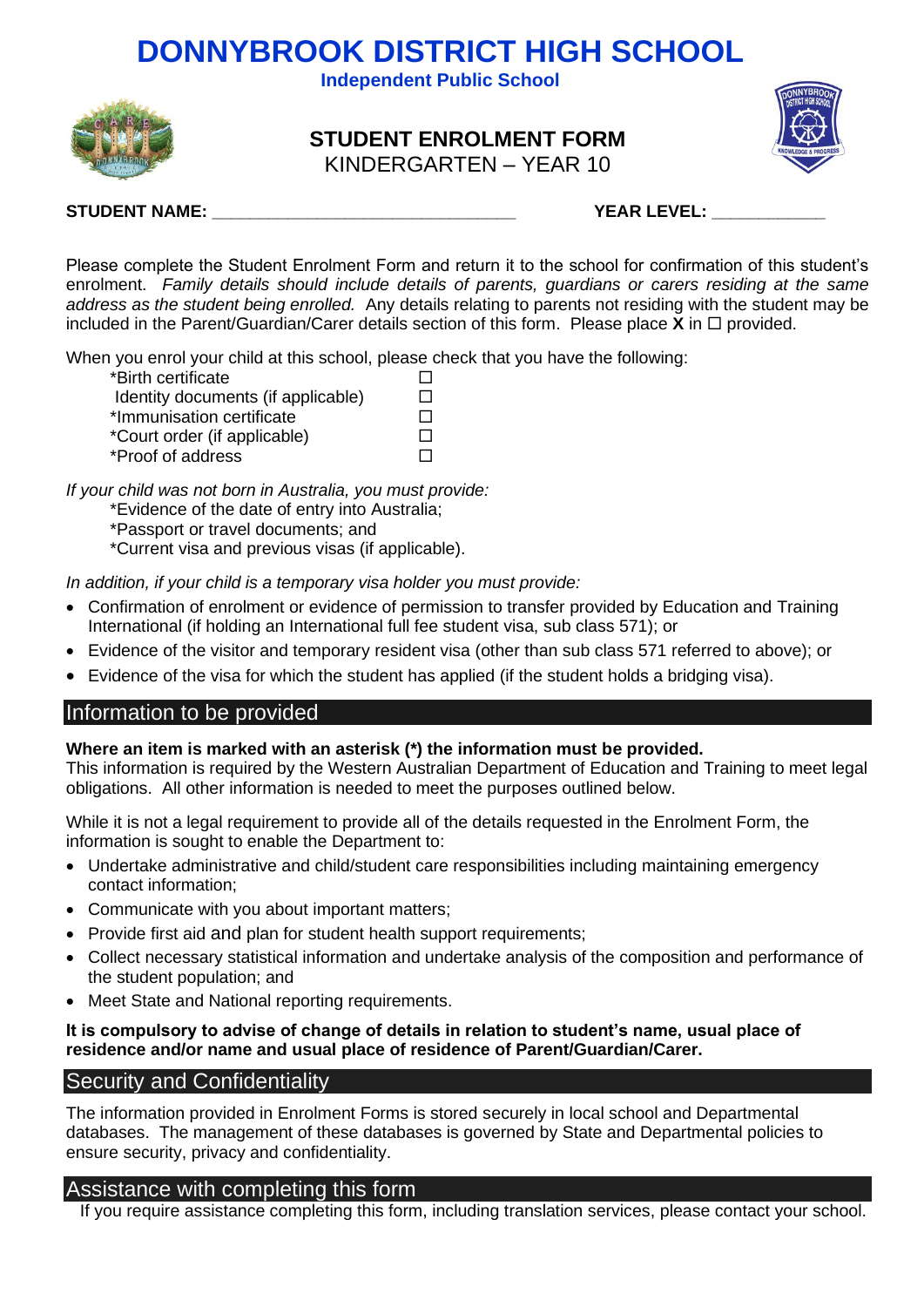| <b>STUDENT DETAILS</b>                                                 |                                                                                                                                                                |                                                             |                                                                                                    |  |  |  |  |  |  |  |
|------------------------------------------------------------------------|----------------------------------------------------------------------------------------------------------------------------------------------------------------|-------------------------------------------------------------|----------------------------------------------------------------------------------------------------|--|--|--|--|--|--|--|
| Surname:                                                               | Legal Surname (if different):                                                                                                                                  |                                                             |                                                                                                    |  |  |  |  |  |  |  |
| Previous Surname (if applicable):                                      |                                                                                                                                                                |                                                             |                                                                                                    |  |  |  |  |  |  |  |
| 1 <sup>st</sup> Name:                                                  | 2 <sup>nd</sup> Name:                                                                                                                                          |                                                             | 3 <sup>rd</sup> Name:                                                                              |  |  |  |  |  |  |  |
| Email Address: (student)                                               |                                                                                                                                                                |                                                             |                                                                                                    |  |  |  |  |  |  |  |
| Date of Birth: / /<br>Intersex                                         |                                                                                                                                                                |                                                             | Sex:     Male<br>$\Box$ Female                                                                     |  |  |  |  |  |  |  |
| <b>Residential Address:</b>                                            |                                                                                                                                                                |                                                             |                                                                                                    |  |  |  |  |  |  |  |
|                                                                        |                                                                                                                                                                | Postcode:                                                   |                                                                                                    |  |  |  |  |  |  |  |
| Telephone (Home):                                                      |                                                                                                                                                                |                                                             | Student's Mobile:                                                                                  |  |  |  |  |  |  |  |
|                                                                        | Full Name/s of brothers and sisters currently attending this school:                                                                                           |                                                             |                                                                                                    |  |  |  |  |  |  |  |
| phone number.                                                          | (DCPFS) Chief Executive Officer? YES □ NO □<br>If YES, please specify the name of the DCPFS Case Manager, their DCPFS District and their contact               |                                                             | *Is this student in the care of the Department of Communities, Child Protection and Family Support |  |  |  |  |  |  |  |
|                                                                        | *Is this student subject to Access Restriction? $YES \Box$<br>If YES, please attach supporting documentation.                                                  | NO <sub>0</sub>                                             |                                                                                                    |  |  |  |  |  |  |  |
|                                                                        | *Is this student subject to any court orders in respect of their care, welfare and development?                                                                |                                                             |                                                                                                    |  |  |  |  |  |  |  |
| YES □<br>$NO$ $\Box$                                                   |                                                                                                                                                                | If YES, please specify and attach supporting documentation. |                                                                                                    |  |  |  |  |  |  |  |
| <b>Parent/Guardian/Carer Details</b><br>*Child lives with:             |                                                                                                                                                                |                                                             |                                                                                                    |  |  |  |  |  |  |  |
| <b>Both Parents</b><br><b>Neither Parent</b>                           | □<br>$\Box$                                                                                                                                                    | Parent/Guardian/Carer 1<br>Parent/Guardian/Carer 2          | □<br>$\Box$                                                                                        |  |  |  |  |  |  |  |
|                                                                        | I give permission for my details to be made available to the School Board.<br>I give permission for my contact details to be made available to the School P&C. |                                                             | <b>YES</b><br><b>NO</b><br><b>YES</b><br><b>NO</b>                                                 |  |  |  |  |  |  |  |
| <b>Emergency Contact</b><br>* Indicate contacts in order of preference |                                                                                                                                                                |                                                             |                                                                                                    |  |  |  |  |  |  |  |
| Name                                                                   | <b>Phone Number</b>                                                                                                                                            | Mobile                                                      | Relationship to Child                                                                              |  |  |  |  |  |  |  |
|                                                                        | <u> 1980 - Jan Stein Stein Stein Stein Stein Stein Stein Stein Stein Stein Stein Stein Stein Stein Stein Stein S</u>                                           |                                                             |                                                                                                    |  |  |  |  |  |  |  |
| 2                                                                      |                                                                                                                                                                |                                                             |                                                                                                    |  |  |  |  |  |  |  |
| 3                                                                      |                                                                                                                                                                |                                                             |                                                                                                    |  |  |  |  |  |  |  |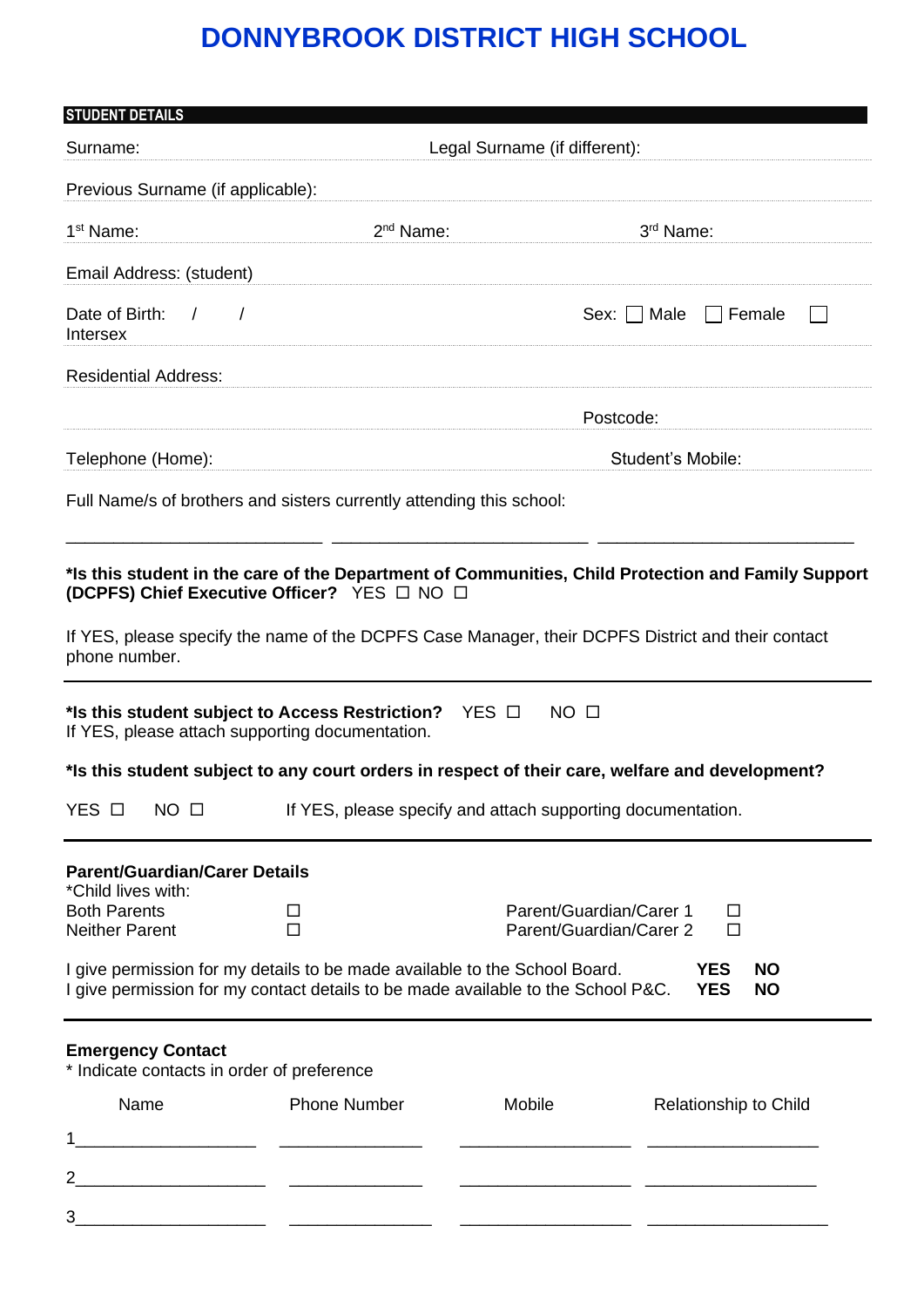|                                                                         | <b>Parent/Guardian/Carer 1 Details</b>                                                                |                                      |                                                                                                                                                                                                                                                                                                                                                              |                                 |
|-------------------------------------------------------------------------|-------------------------------------------------------------------------------------------------------|--------------------------------------|--------------------------------------------------------------------------------------------------------------------------------------------------------------------------------------------------------------------------------------------------------------------------------------------------------------------------------------------------------------|---------------------------------|
|                                                                         |                                                                                                       |                                      | Title:_____________*First Name:________________________________*Surname:____________________________                                                                                                                                                                                                                                                         |                                 |
|                                                                         |                                                                                                       |                                      |                                                                                                                                                                                                                                                                                                                                                              |                                 |
|                                                                         | *Postal Address (if different from student residential address):                                      |                                      |                                                                                                                                                                                                                                                                                                                                                              |                                 |
|                                                                         |                                                                                                       |                                      |                                                                                                                                                                                                                                                                                                                                                              |                                 |
|                                                                         |                                                                                                       |                                      |                                                                                                                                                                                                                                                                                                                                                              |                                 |
|                                                                         | *Work Phone: ___________________________                                                              |                                      |                                                                                                                                                                                                                                                                                                                                                              |                                 |
|                                                                         | Do you mainly speak English at home? YES                                                              |                                      | <b>NO</b>                                                                                                                                                                                                                                                                                                                                                    |                                 |
|                                                                         |                                                                                                       |                                      | Do you speak a language other than English at home? (If more than one language, indicate the one<br>that is spoken most often.) NO, English only $\Box$ YES, other - please specify:                                                                                                                                                                         |                                 |
|                                                                         | 1. What is the highest year of primary or<br>secondary school you have completed?                     |                                      | 2. What is the level of the highest qualification you<br>have completed?                                                                                                                                                                                                                                                                                     |                                 |
| Year 12 or equivalent<br>Year 11 or equivalent<br>Year 10 or equivalent | Year 9 or equivalent or below<br>(If you did not attend school, mark 'Year 9 or equivalent or below') | $\Box$<br>$\Box$<br>$\Box$<br>$\Box$ | Bachelor degree or above<br>Advanced diploma/Diploma<br>Certificate I to IV (including trade certificate)<br>No non-school qualification                                                                                                                                                                                                                     | □<br>$\Box$<br>$\Box$<br>$\Box$ |
|                                                                         |                                                                                                       |                                      | What is your occupation group? $ $ Write 1, 2, 3, 4 or 8) Please select the appropriate parental occupation<br>group from the list provided on the next page. If you are not currently in paid work, but have had a job in the last 12<br>months, please use your last occupation. If you have not been in paid work in the last 12 months, enter '8' above. |                                 |
|                                                                         | <b>Parent/Guardian/Carer 2 Details</b>                                                                |                                      |                                                                                                                                                                                                                                                                                                                                                              |                                 |
|                                                                         |                                                                                                       |                                      |                                                                                                                                                                                                                                                                                                                                                              |                                 |
|                                                                         | *Postal Address (if different from student residential address):                                      |                                      |                                                                                                                                                                                                                                                                                                                                                              |                                 |
|                                                                         |                                                                                                       |                                      |                                                                                                                                                                                                                                                                                                                                                              |                                 |
|                                                                         |                                                                                                       |                                      |                                                                                                                                                                                                                                                                                                                                                              |                                 |
|                                                                         |                                                                                                       |                                      |                                                                                                                                                                                                                                                                                                                                                              |                                 |
|                                                                         | Do you mainly speak English at home? YES                                                              |                                      | <b>NO</b>                                                                                                                                                                                                                                                                                                                                                    |                                 |
|                                                                         | that is spoken most often.) NO, English only $\Box$<br>What is the highest year of primary or         |                                      | Do you speak a language other than English at home? (If more than one language, indicate the one<br>What is the level of the highest qualification you                                                                                                                                                                                                       |                                 |
|                                                                         | secondary school you have completed?                                                                  |                                      | have completed?                                                                                                                                                                                                                                                                                                                                              |                                 |
| Year 12 or equivalent<br>Year 11 or equivalent<br>Year 10 or equivalent | Year 9 or equivalent or below<br>(If you did not attend school, mark 'Year 9 or equivalent or below') | $\Box$<br>$\Box$<br>$\Box$<br>$\Box$ | Bachelor degree or above<br>Advanced diploma/Diploma<br>Certificate I to IV (including trade certificate)<br>No non-school qualification                                                                                                                                                                                                                     | ⊔<br>$\Box$<br>$\Box$<br>$\Box$ |
|                                                                         |                                                                                                       |                                      | What is your occupation group? $ $ /Write 1, 2, 3, 4 or 8) Please select the appropriate parental occupation                                                                                                                                                                                                                                                 |                                 |

*group from the list provided on the next page. If you are not currently in paid work, but have had a job in the last 12 months, please use your last occupation. If you have not been in paid work in the last 12 months, enter '8' above.*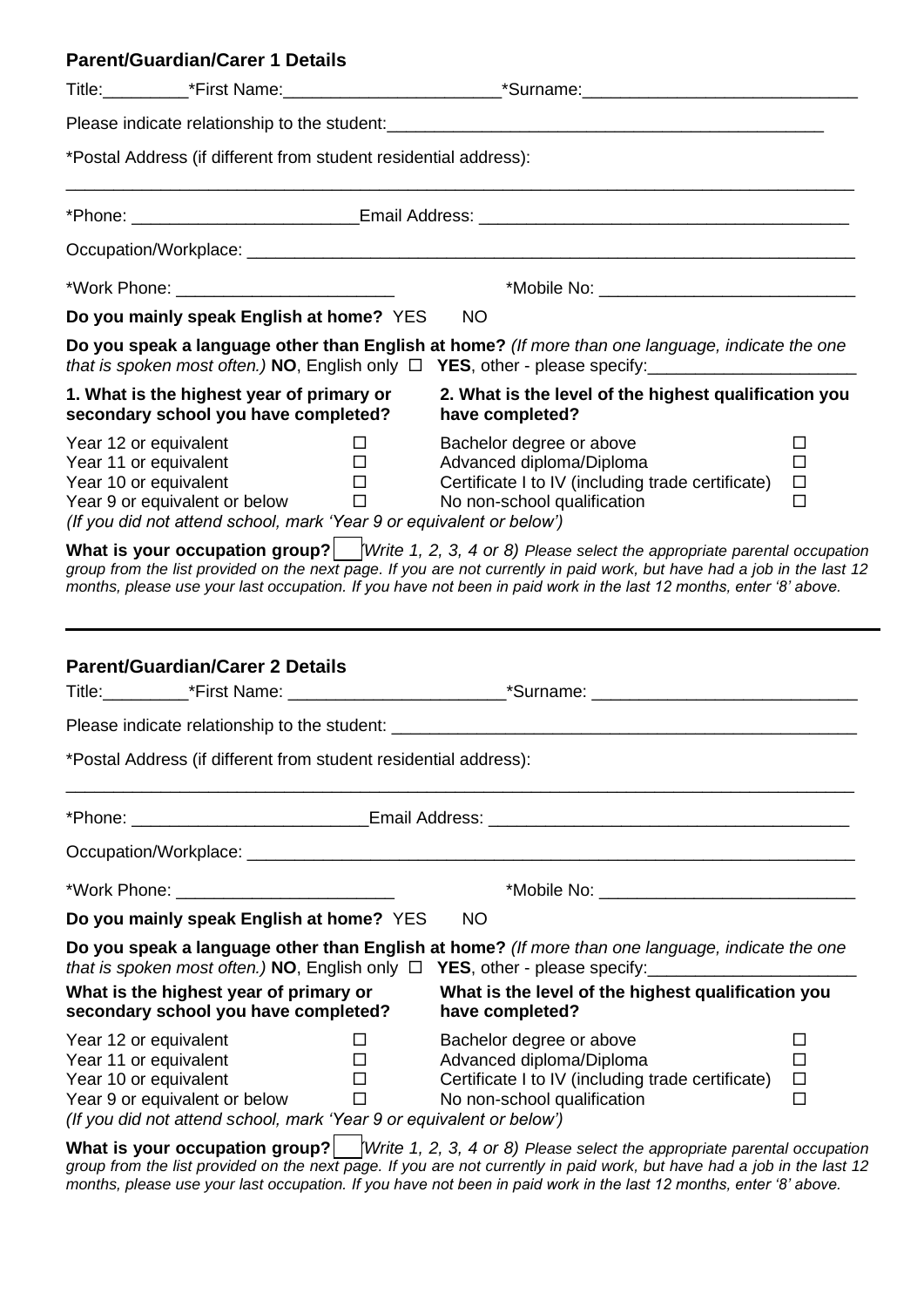## **Parental Occupation Groups: (Relates to questions in Parent/Guardian/Carer 1 and Parent/Guardian/Carer 2 sections)**

| <b>GROUP1</b>                                                                                                                                                                                                                                                                                                                                                                                                                                                                                                                                                                                                                                                                                                                                                                                                                                                                                                                                                                                                                                                                                      | <b>GROUP 2</b>                                                                                                                                                                                                                                                                                                                                                                                                                                                                                                                                                                                                                                                                                                                                                                                                                                                                                                                                                                                                                                                                                                                                                                                                                                                                                                                                                                                               | <b>GROUP 3</b>                                                                                                                                                                                                                                                                                                                                                                                                                                                                                                                                                                                                                                                                                                                                                                                                                                                                                                                                                                                                                                    | <b>GROUP 4</b>                                                                                                                                                                                                                                                                                                                                                                                                                                                                                                                                                                                                                                                                                                                                                                                                                                                                                                                                                                                                                                                                                                                                                                                                                                                                                                                                                                                                                                                               |
|----------------------------------------------------------------------------------------------------------------------------------------------------------------------------------------------------------------------------------------------------------------------------------------------------------------------------------------------------------------------------------------------------------------------------------------------------------------------------------------------------------------------------------------------------------------------------------------------------------------------------------------------------------------------------------------------------------------------------------------------------------------------------------------------------------------------------------------------------------------------------------------------------------------------------------------------------------------------------------------------------------------------------------------------------------------------------------------------------|--------------------------------------------------------------------------------------------------------------------------------------------------------------------------------------------------------------------------------------------------------------------------------------------------------------------------------------------------------------------------------------------------------------------------------------------------------------------------------------------------------------------------------------------------------------------------------------------------------------------------------------------------------------------------------------------------------------------------------------------------------------------------------------------------------------------------------------------------------------------------------------------------------------------------------------------------------------------------------------------------------------------------------------------------------------------------------------------------------------------------------------------------------------------------------------------------------------------------------------------------------------------------------------------------------------------------------------------------------------------------------------------------------------|---------------------------------------------------------------------------------------------------------------------------------------------------------------------------------------------------------------------------------------------------------------------------------------------------------------------------------------------------------------------------------------------------------------------------------------------------------------------------------------------------------------------------------------------------------------------------------------------------------------------------------------------------------------------------------------------------------------------------------------------------------------------------------------------------------------------------------------------------------------------------------------------------------------------------------------------------------------------------------------------------------------------------------------------------|------------------------------------------------------------------------------------------------------------------------------------------------------------------------------------------------------------------------------------------------------------------------------------------------------------------------------------------------------------------------------------------------------------------------------------------------------------------------------------------------------------------------------------------------------------------------------------------------------------------------------------------------------------------------------------------------------------------------------------------------------------------------------------------------------------------------------------------------------------------------------------------------------------------------------------------------------------------------------------------------------------------------------------------------------------------------------------------------------------------------------------------------------------------------------------------------------------------------------------------------------------------------------------------------------------------------------------------------------------------------------------------------------------------------------------------------------------------------------|
| Senior management in<br>large business<br>organisation, government<br>administration & defence,                                                                                                                                                                                                                                                                                                                                                                                                                                                                                                                                                                                                                                                                                                                                                                                                                                                                                                                                                                                                    | Other business managers,<br>arts/media/sportspersons<br>and associate professionals                                                                                                                                                                                                                                                                                                                                                                                                                                                                                                                                                                                                                                                                                                                                                                                                                                                                                                                                                                                                                                                                                                                                                                                                                                                                                                                          | Tradesmen/women, clerks<br>and skilled office, sales<br>and service staff                                                                                                                                                                                                                                                                                                                                                                                                                                                                                                                                                                                                                                                                                                                                                                                                                                                                                                                                                                         | <b>Machine operators,</b><br>hospitality staff,<br>assistants, labourers and<br>related workers                                                                                                                                                                                                                                                                                                                                                                                                                                                                                                                                                                                                                                                                                                                                                                                                                                                                                                                                                                                                                                                                                                                                                                                                                                                                                                                                                                              |
| and qualified professionals<br>Senior executive/ manager/<br>department head in industry,<br>commerce, media or other<br>large organisation<br><b>Public service</b><br>manager(section head or<br>above), regional director,<br>health/education/police/ fire<br>services administrator<br>Other administrator [school<br>principal, faculty head/dean,<br>library/museum/gallery<br>director, research facility<br>director]<br><b>Defence Forces Commissioned</b><br>Officer<br>Professionals generally have<br>degree or higher qualifications<br>and experience in applying this<br>knowledge to design, develop<br>or operate complex systems;<br>identify, treat and advise on<br>problems; and teach others<br>Health, Education, Law,<br>Social Welfare,<br><b>Engineering, Science,</b><br><b>Computing professional.</b><br><b>Business</b> [management<br>consultant, business analyst,<br>accountant, auditor, policy<br>analyst, actuary, valuer]<br>Air/sea transport<br>[aircraft/ships<br>captain/officer/pilot, flight<br>officer, flying instructor, air<br>traffic controller] | Owner/manager of farm,<br>construction, import/export,<br>wholesale, manufacturing,<br>transport, real estate business.<br>Specialist manager<br>[finance/engineering/production/<br>personnel/industrial relations/<br>sales/marketing]<br>Financial services manager [bank<br>branch manager, finance/<br>investment/insurance broker,<br>credit/loans officer]<br>Retail sales/services manager<br>[shop, petrol station, restaurant,<br>club, hotel/motel, cinema, theatre,<br>agencyl<br>Arts/media/sports [musician,<br>actor, dancer, painter, potter,<br>sculptor, journalist, author, media<br>presenter, photographer,<br>designer, illustrator, proof reader,<br>sportsman/ woman, coach,<br>trainer, sports official]<br>Associate professionals generally<br>have diploma/technical<br>qualifications and support<br>managers and professionals<br>Health, Education, Law, Social<br>Welfare, Engineering, Science,<br>Computing technician/associate<br>professional.<br><b>Business/administration</b><br>[recruitment/employment/industri<br>al relations/training officer,<br>marketing/advertising specialist,<br>market research analyst,<br>technical sales representative,<br>retail buyer, office/project<br>manager]<br>Defence Forces senior Non-<br>Commissioned Officer.<br>These categories have been determined nationally and are designed as broad occupational groupings. All | Tradesmen/women generally<br>have completed a 4 year Trade<br>Certificate, usually by<br>apprenticeship. All<br>tradesmen/women are<br>included in this group.<br>Clerks [bookkeeper, bank/PO<br>clerk, statistical/actuarial clerk,<br>accounting/ claims/audit clerk,<br>payroll clerk,<br>recording/registry/filing clerk,<br>betting clerk, stores/ inventory<br>clerk, purchasing/order clerk,<br>freight/transport/shipping clerk,<br>bond clerk, customs agent,<br>customer services clerk.<br>admissions clerk]<br>Skilled office, sales and<br>service staff<br>Office [secretary, personal<br>assistant, desktop publishing<br>operator, switchboard<br>operator]<br>Sales [company sales<br>representative, auctioneer,<br>insurance agent/<br>assessor/loss adjuster,<br>market researcher]<br><b>Service</b><br>[aged/disabled/refuge/child<br>care worker, nanny, meter<br>reader, parking inspector,<br>postal worker, courier, travel<br>agent, tour guide, flight<br>attendant, fitness instructor,<br>casino dealer/supervisor] | Drivers, mobile plant,<br>production/processing<br>machinery and other<br>machinery operators<br>Hospitality staff [hotel service<br>supervisor, receptionist, waiter,<br>bar attendant, kitchen hand,<br>porter, housekeeper]<br>Office assistants, sales<br>assistants and other<br>assistants<br>Office [typist, word<br>processing/data<br>entry/business machine<br>operator, receptionist, office<br>assistant]<br>Sales [sales assistant, motor<br>vehicle/caravan/parts<br>salesperson, checkout<br>operator, cashier, bus/train<br>conductor, ticket seller,<br>service station attendant, car<br>rental desk staff, street<br>vendor, telemarketer, shelf<br>stacker<br>Assistant/aide [trades'<br>assistant, school/teacher's<br>aide, dental assistant,<br>veterinary nurse, nursing<br>assistant, museum/gallery<br>attendant, usher, home<br>helper, salon assistant,<br>animal attendant]<br>Labourers and related<br>workers<br><b>Defence Forces ranks below</b><br>senior NCO not included in<br>other groups<br>Agriculture, horticulture,<br>forestry, fishing, mining<br>worker [farm overseer,<br>shearer, wool/hide classer,<br>farmhand, horse trainer,<br>nurseryman, greenkeeper,<br>gardener, tree surgeon,<br>forestry/logging worker,<br>miner, seafarer/fishing hand]<br>Other worker [labourer,<br>factory hand, storeman,<br>guard, cleaner, caretaker,<br>laundry worker, trolley<br>collector, car park attendant,<br>crossing supervisor] |

Australian states and territories use the same categories.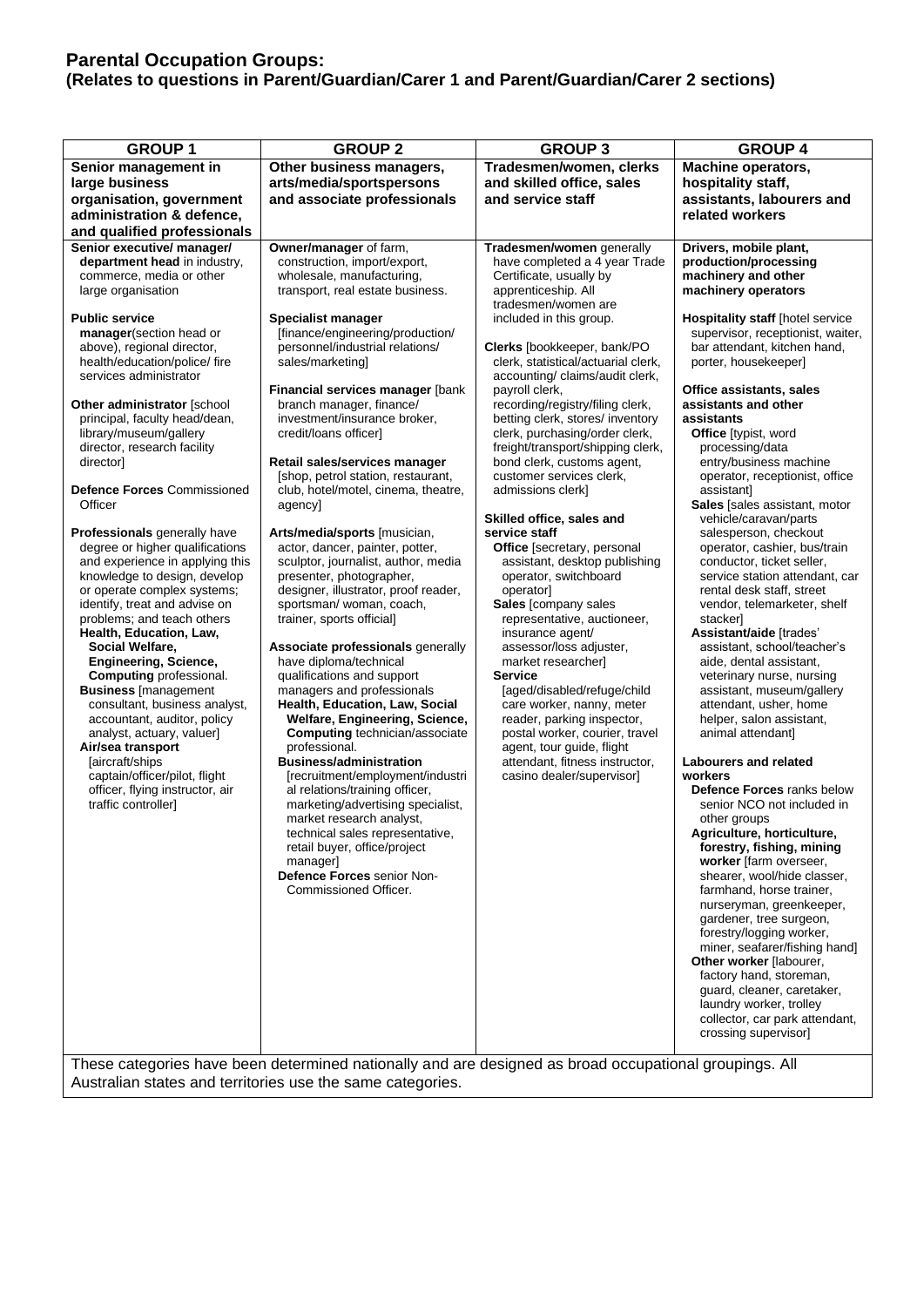# **Other Contact(s) Details**

|                          |  | Postal Address (if different from student residential address):                                                                                                                                                                                                                                                           |  |  |  |  |  |  |  |  |
|--------------------------|--|---------------------------------------------------------------------------------------------------------------------------------------------------------------------------------------------------------------------------------------------------------------------------------------------------------------------------|--|--|--|--|--|--|--|--|
|                          |  |                                                                                                                                                                                                                                                                                                                           |  |  |  |  |  |  |  |  |
|                          |  |                                                                                                                                                                                                                                                                                                                           |  |  |  |  |  |  |  |  |
|                          |  |                                                                                                                                                                                                                                                                                                                           |  |  |  |  |  |  |  |  |
| Work Phone: ___________  |  |                                                                                                                                                                                                                                                                                                                           |  |  |  |  |  |  |  |  |
|                          |  | Please advise the school if there are any other contacts you would like recorded.                                                                                                                                                                                                                                         |  |  |  |  |  |  |  |  |
|                          |  | <b>Student Details - Additional Information</b>                                                                                                                                                                                                                                                                           |  |  |  |  |  |  |  |  |
| both 'YES' boxes.)       |  | Is the student of Aboriginal or Torres Strait Islander origin? $\Box$<br><b>NO</b><br>YES, Aboriginal<br>□<br>(For students of both Aboriginal and Torres Strait Islander origin, mark<br>$\Box$<br>YES, Torres Strait Islander                                                                                           |  |  |  |  |  |  |  |  |
|                          |  | Does the student mainly speak English at home?<br>YES □<br>$NO$ $\square$                                                                                                                                                                                                                                                 |  |  |  |  |  |  |  |  |
| spoken most often.)      |  | Does the student speak a language other than English at home?<br>(If more than one language, indicate the one that is<br>NO, English only $\Box$                                                                                                                                                                          |  |  |  |  |  |  |  |  |
|                          |  | Out of school intake area: $YES \Box NO \Box$<br>Health Care Card: YES □<br>$NO$ $\Box$                                                                                                                                                                                                                                   |  |  |  |  |  |  |  |  |
|                          |  |                                                                                                                                                                                                                                                                                                                           |  |  |  |  |  |  |  |  |
|                          |  | * Citizenship: Australian $\Box$ Other - please specify ___________________________                                                                                                                                                                                                                                       |  |  |  |  |  |  |  |  |
|                          |  | * Permanent Resident: YES O NO O<br>* Visa Expiry Date:                                                                                                                                                                                                                                                                   |  |  |  |  |  |  |  |  |
|                          |  | * Visa Sub-class No. \[\]                                                                                                                                                                                                                                                                                                 |  |  |  |  |  |  |  |  |
|                          |  | *Temporary Resident: YES □ NO □<br>* Visa Expiry Date: \\end{math}                                                                                                                                                                                                                                                        |  |  |  |  |  |  |  |  |
| In Receipt of Allowance: |  | * Date entered Australia: The Mate of the Muslim Australian Australian Australian Australian Australian Australian Australian Australian Australian Australian Australian Australian Australian Australian Australian Australi<br>* Visa Sub-class No. \[\]<br>Youth Allowance □<br><b>Secondary Assistance</b><br>$\Box$ |  |  |  |  |  |  |  |  |
|                          |  | Assistance for Isolated Children (AIC) □<br>Abstudy<br>$\Box$                                                                                                                                                                                                                                                             |  |  |  |  |  |  |  |  |
|                          |  | Birth Certificate seen: YES □ NO □                                                                                                                                                                                                                                                                                        |  |  |  |  |  |  |  |  |
|                          |  | In which country was the student born? Australia $\Box$                                                                                                                                                                                                                                                                   |  |  |  |  |  |  |  |  |
|                          |  | or                                                                                                                                                                                                                                                                                                                        |  |  |  |  |  |  |  |  |
|                          |  | *If previously enrolled in Home Education, specify the Education District:_________________________                                                                                                                                                                                                                       |  |  |  |  |  |  |  |  |
|                          |  |                                                                                                                                                                                                                                                                                                                           |  |  |  |  |  |  |  |  |
|                          |  | *Does your child need to use Bus Transport to get to and from school? YES $\Box$ NO $\Box$                                                                                                                                                                                                                                |  |  |  |  |  |  |  |  |
|                          |  |                                                                                                                                                                                                                                                                                                                           |  |  |  |  |  |  |  |  |
|                          |  | *Does the student have a disability? YES $\square$ NO $\square$<br>If YES, please specify.                                                                                                                                                                                                                                |  |  |  |  |  |  |  |  |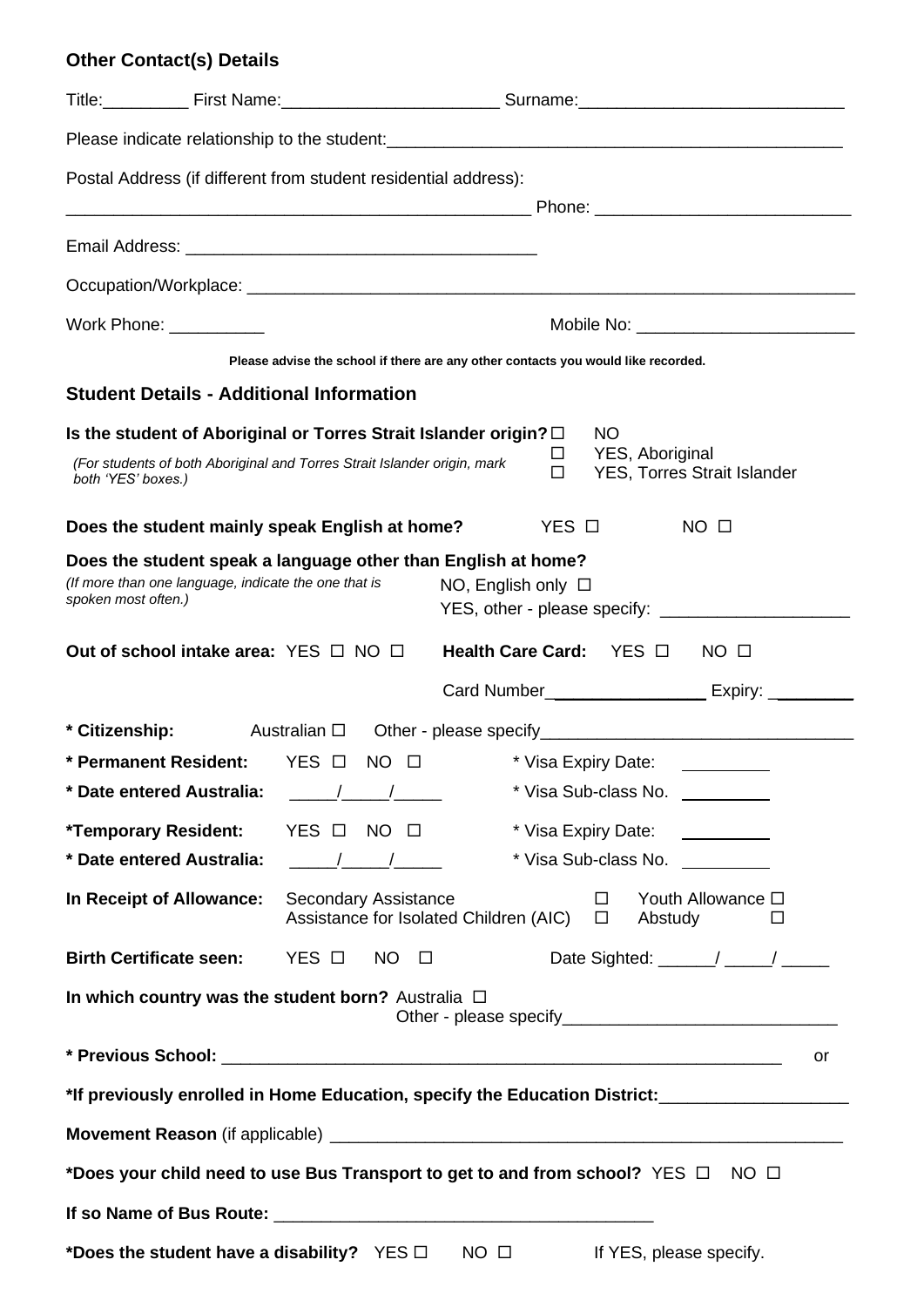|                                                                                                                                                                          | Disability: New York Changes and Changes and Changes and Changes and Changes and Changes and Changes and Changes and Changes and Changes and Changes and Changes and Changes and Changes and Changes and Changes and Changes a                                                                                                                                                                                                                |                                      |                                                                                                                                                                                                                                               |  |  |  |  |  |  |
|--------------------------------------------------------------------------------------------------------------------------------------------------------------------------|-----------------------------------------------------------------------------------------------------------------------------------------------------------------------------------------------------------------------------------------------------------------------------------------------------------------------------------------------------------------------------------------------------------------------------------------------|--------------------------------------|-----------------------------------------------------------------------------------------------------------------------------------------------------------------------------------------------------------------------------------------------|--|--|--|--|--|--|
| $\Box$<br>□<br>$\Box$<br>$\Box$                                                                                                                                          | Copies of this documentation will be required for school records<br>Autism Spectrum Disorder<br>Deaf or Hard of Hearing<br>Specific Speech Language Impairment<br><b>Intellectual Disability</b>                                                                                                                                                                                                                                              | $\Box$<br>$\Box$<br>$\Box$<br>$\Box$ | *Please indicate where you have documentation about your child's disability in any of the following areas.<br><b>Severe Mental Disorder</b><br>Global Developmental Delay (prior to age 6)<br>Vision Impairment<br><b>Physical Disability</b> |  |  |  |  |  |  |
|                                                                                                                                                                          | <b>Student Details - Medical / Health</b>                                                                                                                                                                                                                                                                                                                                                                                                     |                                      |                                                                                                                                                                                                                                               |  |  |  |  |  |  |
| $\Box$<br>□<br>$\Box$<br>□<br>$\Box$<br>$\Box$                                                                                                                           | Does the student have a medical condition or intensive health care need? YES $\Box$ NO $\Box$<br>If YES, please specify.<br>Allergy - Anaphylaxis<br>Allergy – Other _________________________<br>Asthma<br><b>Diabetes</b><br>Diagnosed migraine/headaches<br>Seizure Disorder (eg epilepsy)<br>If the student has a medical condition or intensive health care need you will also need to complete a<br>separate Health Care Authorisation. | $\Box$<br>$\Box$<br>$\Box$<br>$\Box$ | Hearing condition (eg otitis media)<br>Mental health or behavioural (eg depression,<br>ADD/ADHD)<br>Intensive Health Care Needs (feeding etc.)<br>Other                                                                                       |  |  |  |  |  |  |
|                                                                                                                                                                          |                                                                                                                                                                                                                                                                                                                                                                                                                                               |                                      |                                                                                                                                                                                                                                               |  |  |  |  |  |  |
|                                                                                                                                                                          |                                                                                                                                                                                                                                                                                                                                                                                                                                               |                                      |                                                                                                                                                                                                                                               |  |  |  |  |  |  |
|                                                                                                                                                                          |                                                                                                                                                                                                                                                                                                                                                                                                                                               |                                      |                                                                                                                                                                                                                                               |  |  |  |  |  |  |
|                                                                                                                                                                          |                                                                                                                                                                                                                                                                                                                                                                                                                                               |                                      |                                                                                                                                                                                                                                               |  |  |  |  |  |  |
|                                                                                                                                                                          | Permission to call Doctor: YES NO Administer First Aid: YES NO Call Dentist: YES                                                                                                                                                                                                                                                                                                                                                              |                                      | NO.                                                                                                                                                                                                                                           |  |  |  |  |  |  |
|                                                                                                                                                                          |                                                                                                                                                                                                                                                                                                                                                                                                                                               |                                      |                                                                                                                                                                                                                                               |  |  |  |  |  |  |
| Do you have ambulance cover? YES □ NO □ Ambulance Cover Provider:<br>(If there is a medical emergency parents/ guardians are expected to meet the cost of the ambulance) |                                                                                                                                                                                                                                                                                                                                                                                                                                               |                                      |                                                                                                                                                                                                                                               |  |  |  |  |  |  |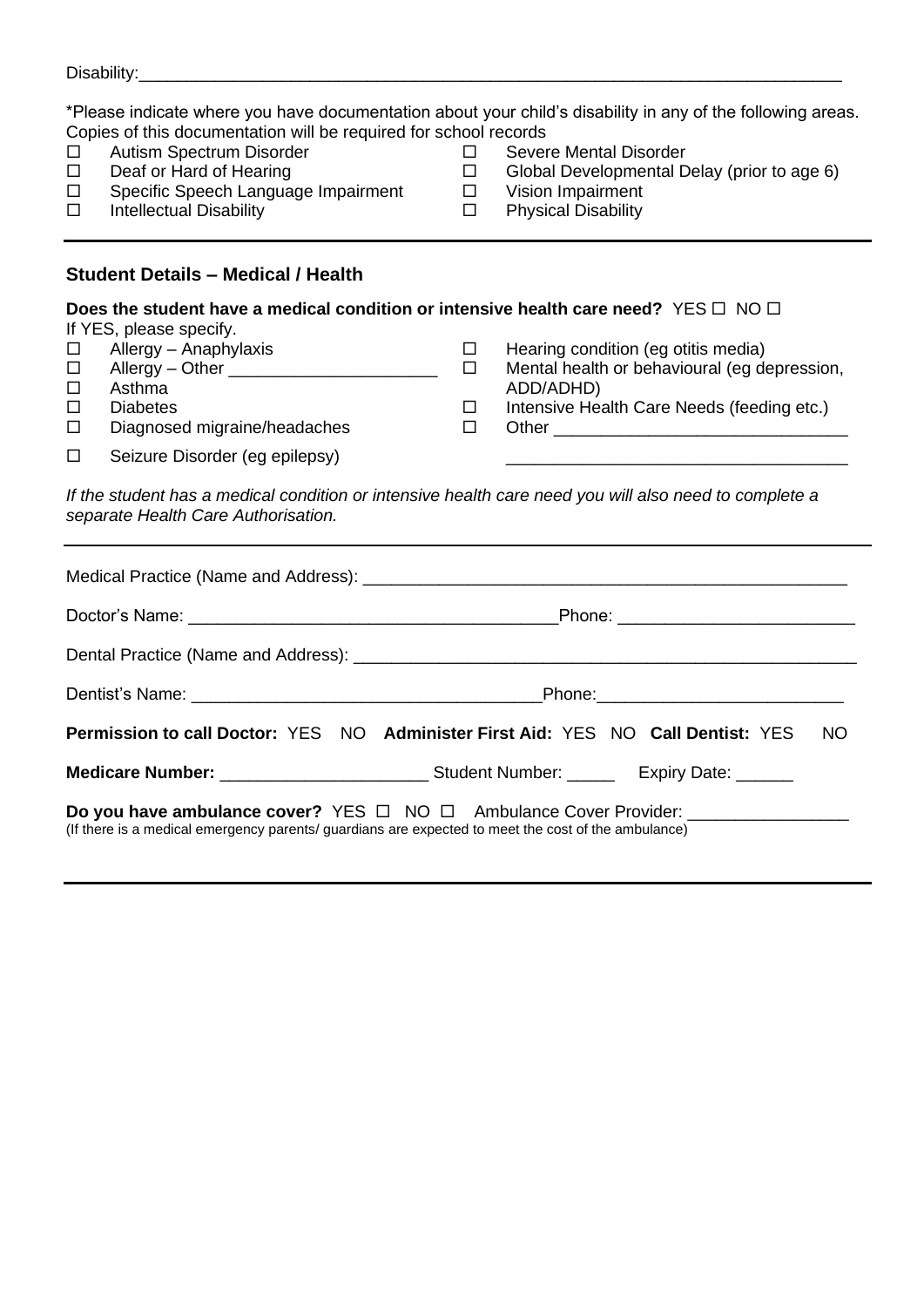### **INFORMATION PRIVACY AND SECURITY**

Children's images and/or work are often published to recognise excellence or effort and may appear in newspapers, newsletters, the Yearbook, on the internet via our School Website, Facebook Group or on film or video. Their names may also be included but no contact details will be provided.

We request your permission to use any images and work of your child in some or all of the ways listed above. You are of course at liberty to withdraw your consent at any time by contacting the school in writing.

#### **PARENT PERMISSION**

Student Name: \_\_\_\_\_\_\_\_\_\_\_\_\_\_\_\_\_\_\_\_\_\_\_\_\_\_

- **Yes,** I give consent for my child to have his/her image, name and/or work published as described above.
- **No,** I do not give consent

I note that to withdraw this consent I must inform the school in writing.

| Parent/Caregiver name |  |
|-----------------------|--|
|                       |  |

| Signature |  |
|-----------|--|
|-----------|--|

*These permissions will replace any previously gained by the school.*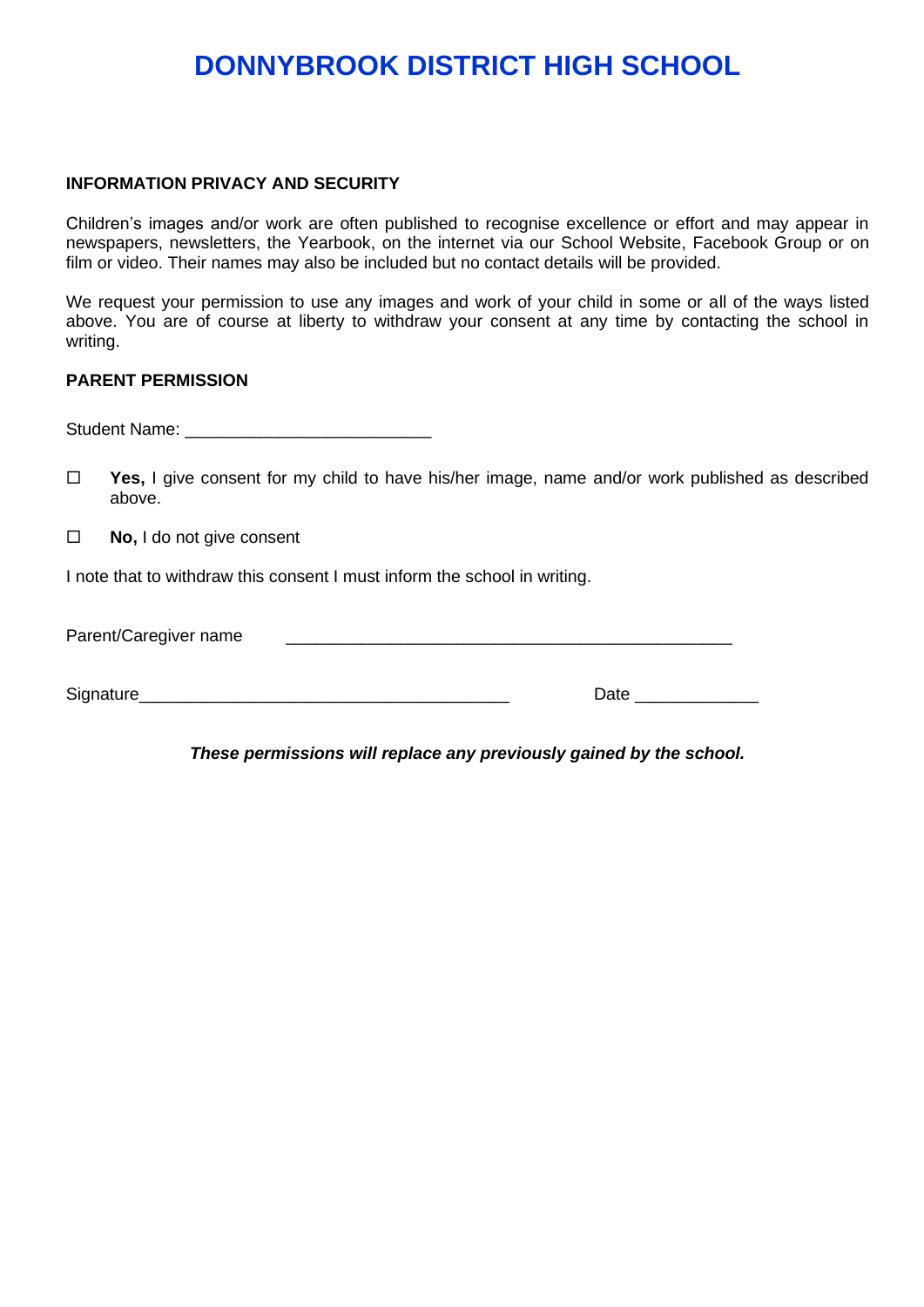Dear Parent / Carer,

Donnybrook District High School provides access to online services provided by the Department of Education. These increase the range of teaching tools available to staff and enhance the learning opportunities available to students.

I am writing to you to seek approval for your child to be given access to these online services. This will involve the school using the student's full name, preferred name, class and year to access their unique online services account.

The Department's online services currently provide:

- Individual email accounts for all students and staff;
- Access to the Internet, with all reasonable care taken by schools to monitor and control students' access to web sites while at school; and
- Access to Portal services from home if the home computer is connected to the Internet.

If you agree to your child making appropriate use of these online services, please complete the permission slip attached to this letter. You will also need to ensure that your child reads or understands the Acceptable Usage Agreement, also attached to this letter, before the permission slip is signed. Both signed documents should be returned to school so that an online services account can be created for your child.

Please note that while every reasonable effort is made by schools and the Department to prevent student exposure to inappropriate online content when using the Department's online services, it is not possible to completely eliminate the risk of such exposure.

You should be aware that the Department has the right to review, audit, intercept, access and disclose messages created, received or sent over Department online services. Logs of email transactions and Internet access data are kept for administrative, legal and security purposes and may be monitored. Similar to other corporate records, emails and Internet access records are discoverable in the event of legal action and are subject to provisions of the Freedom of Information Act 1992.

You should also be aware that general Internet browsing not conducted via the Department's network is not monitored or filtered by the Department. The Department encourages close family supervision of all Internet use by children in locations other than school, and strongly recommends the use of appropriate Internet filtering software.

Yours sincerely

James Milne Principal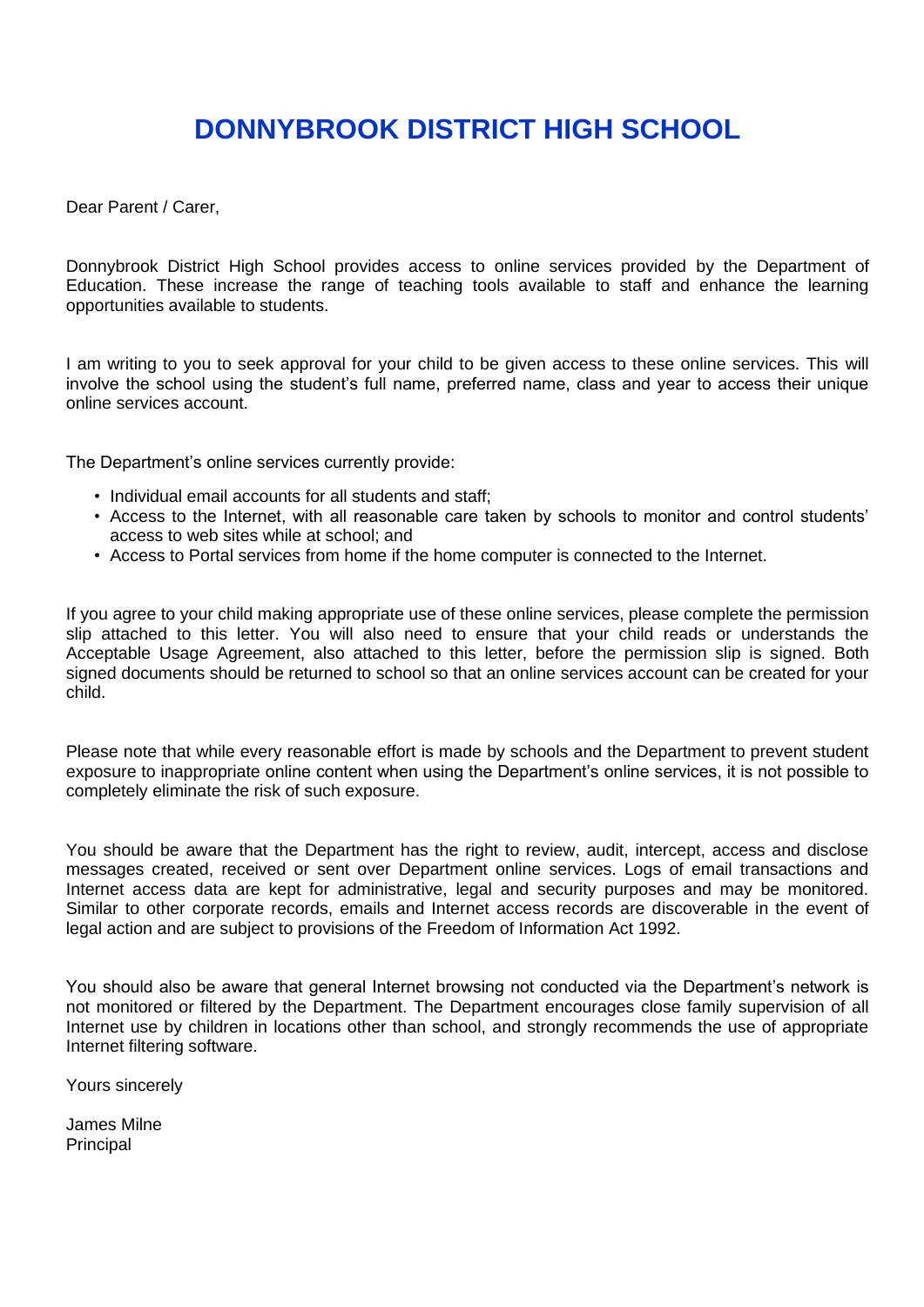## **ACCEPTABLE USAGE AGREEMENT FOR YEARS K-10**

If you use the online services of the Department of Education you must agree to the following rules:

- I will not reveal personal information, including names, addresses, photographs, credit card details and telephone numbers of myself or others when online.
- I will not share my logon password or let others logon and/or use my online services account unless it is with the teacher's permission.
- I will not access other people's online services accounts without permission from the teacher.
- I understand that I am responsible for all activity in my online services account.
- I will tell my teacher if I think someone has interfered with or is using my online services account without permission.
- I understand that the school and the Department of Education may monitor any information sent or received and can trace activity to the online services accounts of specific users.
- If I find any information that is inappropriate or makes me feel uncomfortable I will tell a teacher about it. Examples of inappropriate content include violent, racist, sexist, or pornographic materials, or content that is offensive, disturbing or intimidating or that encourages dangerous or illegal activity.
- I will not attempt to access inappropriate material online or try to access Internet sites that have been blocked by the school or the Department of Education.
- I will acknowledge the creator or author of any material used in my research for school work by using appropriate referencing.
- I will obtain permission from the copyright owner of any materials inserted into my school work before I subsequently reuse it as a portfolio for employment, in a competition or any other uses other than for my private research and study.
- I will not download or play any games, music or video without the permission of a teacher.
- I will make sure that any email that I send or any work that I wish to have published is polite, carefully written and well presented.
- I will follow the instructions of teachers and only use online services for purposes which support my learning and educational research.
- I will be courteous and use appropriate language in all Internet communications.
- I will not use the Department's online services for personal gain or illegal activity (e.g. music file sharing), to bully, offend or intimidate others or send inappropriate materials including software that may damage computers, data or networks.
- I will not damage or disable the computers, computer systems or computer networks of the school, the Department of Education or any other organisation.
- I will be mindful of the possible problems caused by sharing or transmitting large files online.

I understand that:

- I will be held responsible for my actions while using online services and for any breaches caused by allowing any other person to use my online services account;
- The misuse of online services may result in the withdrawal of access to services and other consequences dictated in the School's policy; and
- I may be held liable for offences committed using online services.

| I agree to abide by the Acceptable Usage Agreement for school students.                                   |
|-----------------------------------------------------------------------------------------------------------|
| I understand that if I am given an online services account and break any of the rules in the agreement it |
| may result in disciplinary action, determined by the Principal in accordance with the Department's        |
| Behaviour Management in Schools policy.                                                                   |
| Name of student:                                                                                          |
|                                                                                                           |

**Signature of student: and the student of student in the student of students of students of students of students of students of students of students of students of students of students of students of students of students**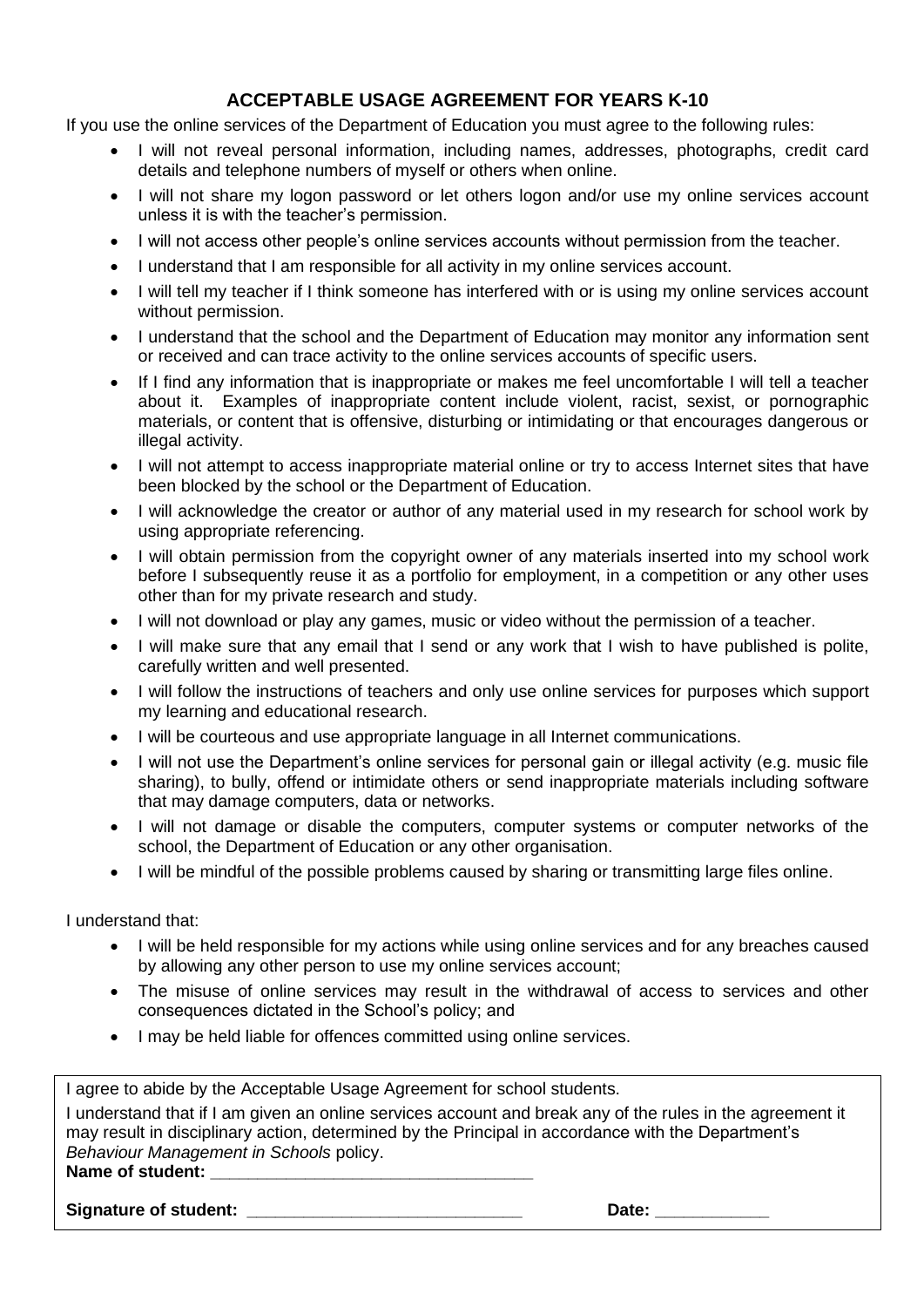# **Permission for students to have an online services account**

(Please write the name using one capital letter per box)

|                                                                                                                                                                                                                                                                                                                                                                                                                                  |                            |  |  | <b>Student's first name</b>                                                        |  |  |  |  |  |  |  |  |  |  |  |              |  |  |
|----------------------------------------------------------------------------------------------------------------------------------------------------------------------------------------------------------------------------------------------------------------------------------------------------------------------------------------------------------------------------------------------------------------------------------|----------------------------|--|--|------------------------------------------------------------------------------------|--|--|--|--|--|--|--|--|--|--|--|--------------|--|--|
|                                                                                                                                                                                                                                                                                                                                                                                                                                  |                            |  |  |                                                                                    |  |  |  |  |  |  |  |  |  |  |  |              |  |  |
|                                                                                                                                                                                                                                                                                                                                                                                                                                  | <b>Student's last name</b> |  |  |                                                                                    |  |  |  |  |  |  |  |  |  |  |  |              |  |  |
|                                                                                                                                                                                                                                                                                                                                                                                                                                  |                            |  |  |                                                                                    |  |  |  |  |  |  |  |  |  |  |  |              |  |  |
| <b>Student's preferred name</b>                                                                                                                                                                                                                                                                                                                                                                                                  |                            |  |  |                                                                                    |  |  |  |  |  |  |  |  |  |  |  |              |  |  |
|                                                                                                                                                                                                                                                                                                                                                                                                                                  |                            |  |  |                                                                                    |  |  |  |  |  |  |  |  |  |  |  |              |  |  |
|                                                                                                                                                                                                                                                                                                                                                                                                                                  | <b>School</b>              |  |  |                                                                                    |  |  |  |  |  |  |  |  |  |  |  |              |  |  |
|                                                                                                                                                                                                                                                                                                                                                                                                                                  |                            |  |  |                                                                                    |  |  |  |  |  |  |  |  |  |  |  |              |  |  |
|                                                                                                                                                                                                                                                                                                                                                                                                                                  | <b>Class ID</b>            |  |  |                                                                                    |  |  |  |  |  |  |  |  |  |  |  |              |  |  |
|                                                                                                                                                                                                                                                                                                                                                                                                                                  |                            |  |  |                                                                                    |  |  |  |  |  |  |  |  |  |  |  |              |  |  |
|                                                                                                                                                                                                                                                                                                                                                                                                                                  | <b>Parents / Carers</b>    |  |  |                                                                                    |  |  |  |  |  |  |  |  |  |  |  |              |  |  |
|                                                                                                                                                                                                                                                                                                                                                                                                                                  |                            |  |  | Do you give permission for your child to have an online services account? Yes / No |  |  |  |  |  |  |  |  |  |  |  | (circle one) |  |  |
| I agree to and understand the responsibilities my child has when using the online services provided at<br>school for educational purposes, in accordance with the Acceptable Usage Agreement for school<br>students. I also understand that if my child breaks any of the rules in the agreement, that the principal may<br>take disciplinary action in accordance with the Department's Behaviour Management in Schools policy. |                            |  |  |                                                                                    |  |  |  |  |  |  |  |  |  |  |  |              |  |  |
|                                                                                                                                                                                                                                                                                                                                                                                                                                  | carer:                     |  |  | Name of parent or                                                                  |  |  |  |  |  |  |  |  |  |  |  |              |  |  |
|                                                                                                                                                                                                                                                                                                                                                                                                                                  |                            |  |  | Signature of parent or                                                             |  |  |  |  |  |  |  |  |  |  |  |              |  |  |

**carer: Date:** *carer:*

**Note:** *while every reasonable effort is made by schools and the Department of Education to prevent student exposure to inappropriate online content when using the Department's Online Services, it is not possible to completely eliminate the risk of such exposure. The Department cannot filter Internet content accessed by your child from home or from other locations away from school. The Department recommends the use of appropriate Internet filtering software.*

Name of Person enrolling student:

**Signature:** \_\_\_\_\_\_\_\_\_\_\_\_\_\_\_\_\_\_\_\_\_\_\_\_\_\_\_\_\_\_\_ **Date:** \_\_\_\_\_\_\_\_\_\_\_